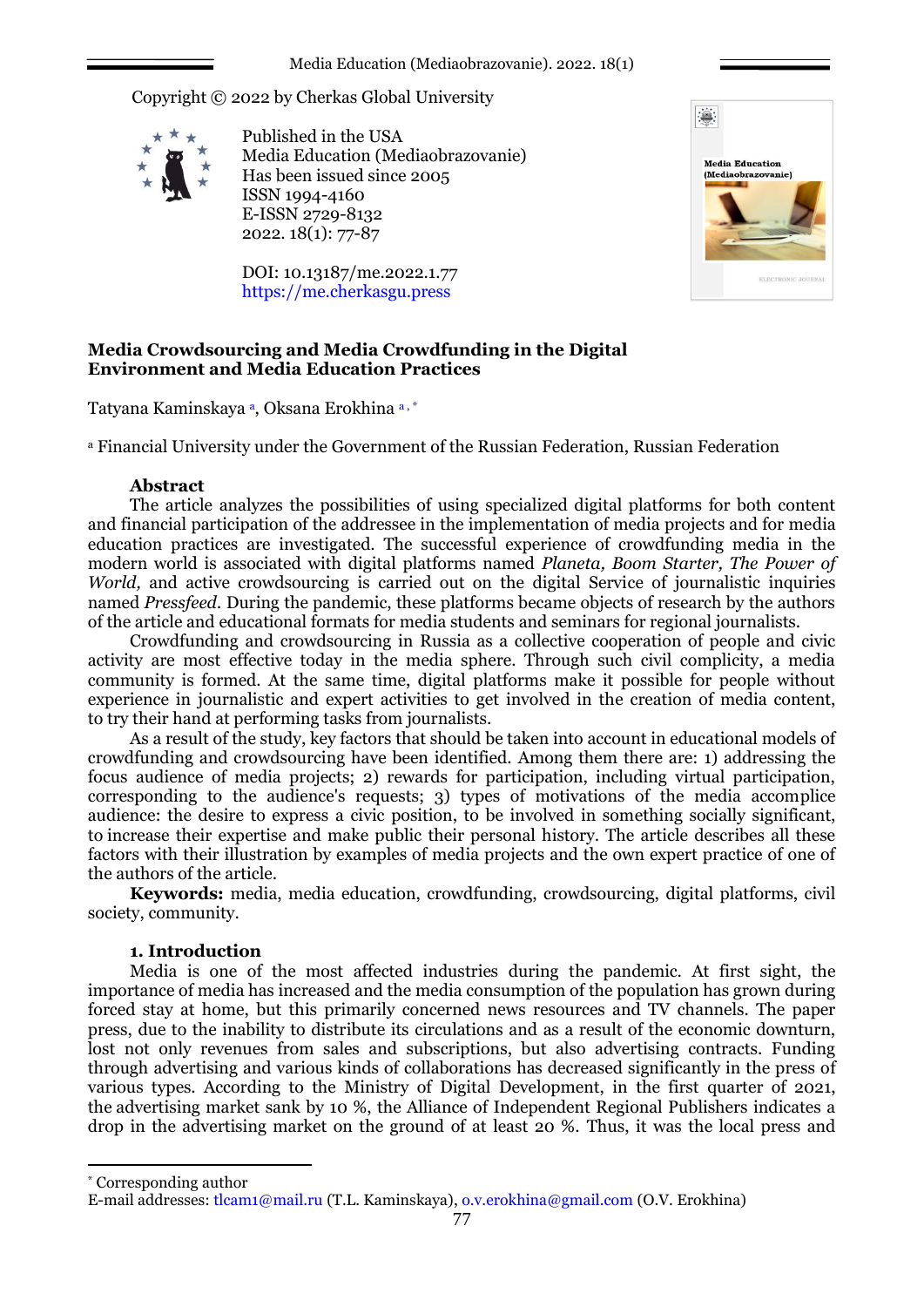budget-independent media that suffered the most. This caused the acceleration of the transition of media projects to digital formats, which actively began a decade before the pandemic. At the same time, both traditional and digital media have become more active in appealing to the civic engagement of the target audience, seeking its diverse support and resorting to digital crowdfunding and crowdsourcing.

Media education should not stand aside from these processes, since it itself was carried out through digital formats during the pandemic, which prompted teachers to include trainings on digital platforms in educational trajectories.

Students and young journalists today actively use crowdsourcing and crowdfunding practices, moreover, about a third of media students (according to the observations of the authors of the article over many years of practice) become freelancers or creators of their own short-term projects like digital blogging. Today, the audience is increasingly actively providing content and financial support to media in online ways: through media sites themselves, through Yandex-wallets of editorial offices, through participation in various online events.

### **2. Materials and methods**

The decline in the role of the state in a digital society inevitably leads to a change in the functioning of the media, as well as to an increase in the importance of communities emerging around media projects. The authors proceed from the fact that the digital involvement of the audience in financing and content participation gives the effect of a media community necessary for media independent of the authorities and highly specialized media.

The research objective of the article is to identify the factors and characterize the most successful communicative practices of Russian crowdfunding and crowdsourcing carried out through digital platforms and their applicability in educational processes. The authors of the article also present the results of their own experiment of expert work on the platform of the Journalistic Inquiry Service named *Pressfeed.*

The authors of the article use the methods of content analysis of these platforms, expert interviews with their organizers and authors of successful media projects, as well as their own experiment on the platform pressfeed.ru / conducted a study of factors and models of digital media crowdfunding and crowdsourcing.

Expert interviews were conducted at the first stage of the study. The authors of successfully implemented using platforms acted as experts Planeta.ru and the power of the word of diverse crowdfunding media projects, such as the film *Bears of Kamchatka* (I. Zhuravleva, 2,746,550 rubles were collected, 1,500 people transferred the money); *We will Survive:* a book of author's photographs by a journalist of centenarian people (M. Mordasov, freelancer, collected more than 219,000 rubles), a documentary film *Children of Narym* (Y. Korneva, a journalist of Tomsk TV2), a website about culture and society *Colta.ru*. Recharge (L. Goralik, collected 1,104,305 rubles, 276 % of the planned), as well as the manager of the crowdfunding platform *Planeta.ru* N. Ignatenko. These cases were also chosen for demonstration and discussion by students in the classroom at the university on the recommendation of the platforms themselves as diverse and successful.

At the second stage, an experiment was carried out. The author of the article is T.L. Kaminskaya, having registered on the Journalistic Inquiry Service platform named *Pressfeed* as an expert, for six months she wrote expert comments to leading media. The result of the presentation and discussion of the experience at seminars with students and regional journalists of Veliky Novgorod was the registration and work of media and experts from among the regional, including students.

The statistical data provided in the article about the service Pressfeed.ru were provided to the authors upon written request by the platform.

### **3. Discussion**

Our research, on the one hand, is based on scientific publications related to the practice of collective implementation of socially significant projects, and, on the other hand, on the results demonstrated by researchers in media education in the new conditions of society (Pantserev, 2021).

Thus, O.Y. Patlasov, speaking about crowdfunding in general and offering an overview of special digital platforms for it, calls it "a chance to study the audience closely, find out its needs and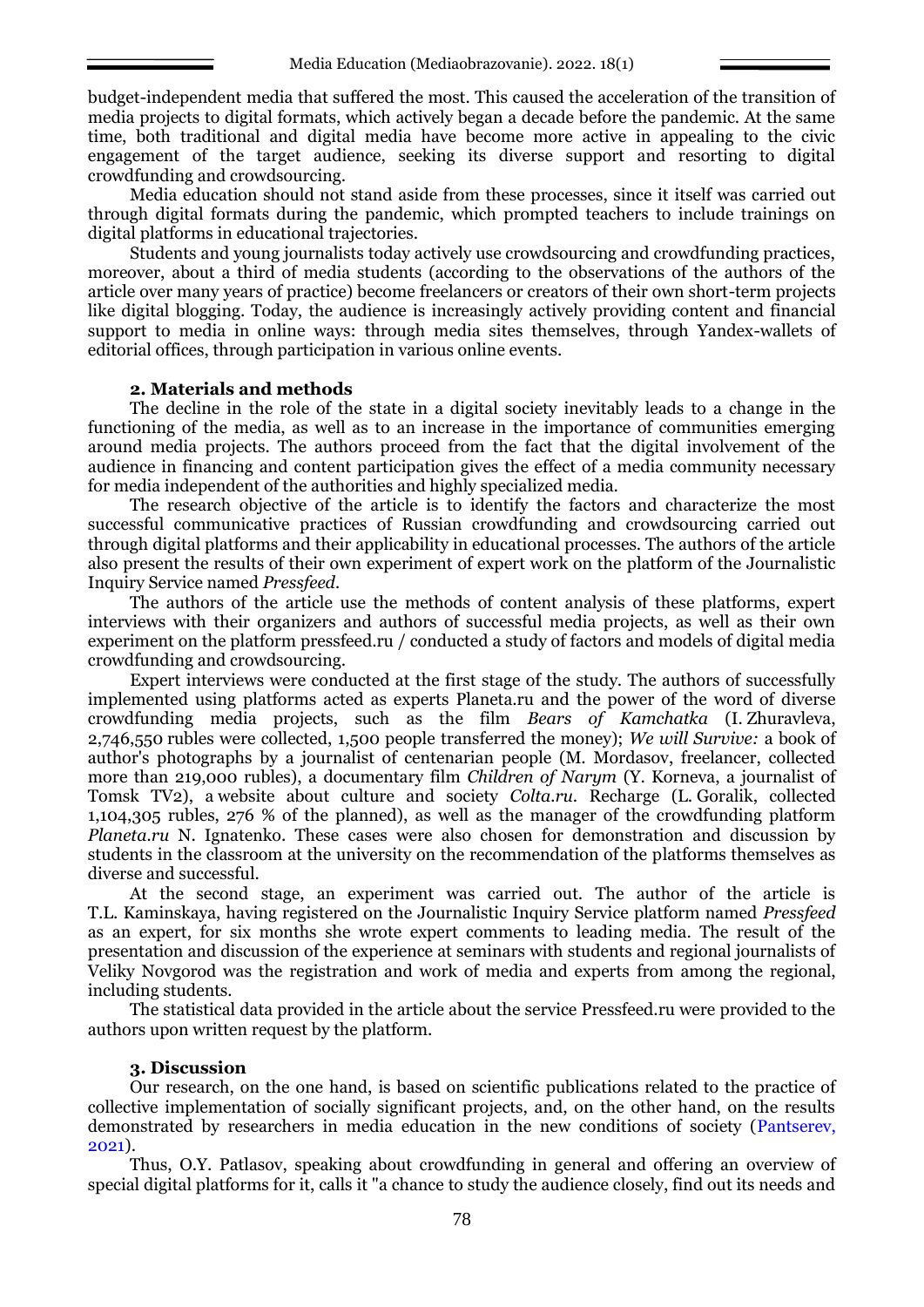assess the viability of his idea." "Unlike standard market mechanisms", he notes, "people's financing allows you to create a 100 percent payback project without spending additional funds on advertising, marketing research, market analysis and fortune-telling on coffee grounds" (Patlasov, 2015: 210).

Just five years ago, scientists analyzing the situation with public financing of projects and initiatives more often mentioned offline ways of raising funds, only casually mentioning digital collection models as a possibility of the future. So, I.E. Korneeva, speaking about collecting donations for NGOs and their projects, calls such methods as piggy banks, charity auctions and dinners. Indeed, digital specialized Russian crowdfunding and crowdsourcing platforms have emerged quite recently. However, this happened before the pandemic and as noted, is connected with completely different social trends (Korneeva, 2016). O. Basheva describes voluntary activity through crowdsourcing, which is carried out by the state , transferring part of the functions to volunteers (Basheva, Ermolaeva, 2020). Specialist in network technologies of mass media E.M. Pak even before the pandemic, Pak justified the idea that "crowdsourcing is understood not only as a hierarchical model that concentrates the attention of the general public around itself to achieve a goal, but as a new information technology tool that helps organize a network "crowd" to solve social, public and other problems" (Pak, 2014: 154). At the same time, she also noted that it was "media projects and portals of professional communities that will be one of the starting points for the development of crowdsourcing" (Pak, 2014: 157).

As for the media, the optimal models of their existence in society are discussed all over the world, and there is no unity of opinion. J. Bateman conducts research on various approaches to the definition of digital media and shows how multi-valued digital reality is (Bateman, 2021). He also focuses on the importance of digital technologies. Some researchers when reviewing all media financing methods, single out crowdfunding as one of the main income for the media (Kind et al., 2009). It is very important to note that in the USA, the subscription model in some cases is transformed into a club model — for a certain amount, the reader receives certain preferences, for example, the right to visit the editorial office and communicate with journalists, to be in internal working chats, to receive exclusive products with media trademarks. The same principle underlies crowdfunding with its range of rewards.

Media crowdfunding and crowdsourcing as new communicative media practices have been understood up to now mainly by foreign researchers or in English (Ulin, 2010; Yuzvovich et al., 2016). Mainly foreign cases are also considered as examples of civil participation of the audience in the media projects of the Russian Federation. For example, E.A. Osipovskaya, calling crowdsourcing one of the innovative techniques for involving the audience in the activities of the media, among others, notes voting, polling, additional buttons on websites. At the same time, crowdsourcing is considered by her on the developments of crowdsourcing models of The Guardian editorial office (2009), the project *Off the Bus* (translated from English — overboard, 2007) of the American edition of *The Huffington Post*, the Ask program, which is also based on the principle of collective voluntary cooperation (*The Washington Post, The New York Times* and the *Mozilla Foundation*, which studied the news commenting system for its improvement for both users and the media themselves) (Osipovskaya, 2017).

Over the past 10 years, a number of scientific publications by foreign authors have appeared devoted to the study of crowdfunding in the media environment. The greatest attention is paid to crowdfunding for innovative projects (Piller, Roberts, 2016), in which special digital platforms (*Kickstarter, Indiegogo, Seedrs,* etc.) are used to find additional support. The growth of activity in the media space opens up new opportunities for small and medium-sized businesses (Hibbert, 2013; Ordanini et al., 2011), and it is not only about attracting investments, but also about finding in-demand ideas and solutions. It should be noted that institutional opportunities for the use of media in the fundraising process are expanding: legislative changes correspond to current trends associated with the growth of the use of social networks in crowdsourcing and crowdfunding processes (Feigin, Levine, 2014).

Also, the attention of researchers is attracted by the process of forming various business models of digital media, depending on their priority tasks, a wide range of opportunities for the use of crowdsourcing for the development of entrepreneurial activity (Brown et al., 2018). An urgent topic for research is the search for optimal strategies for organizing successful crowdfunding in the media space, in particular, using social networks (Marco et al., 2017). In this context, the idea of joint work of participants proposed by I. Everett on the principle of a beehive deserves attention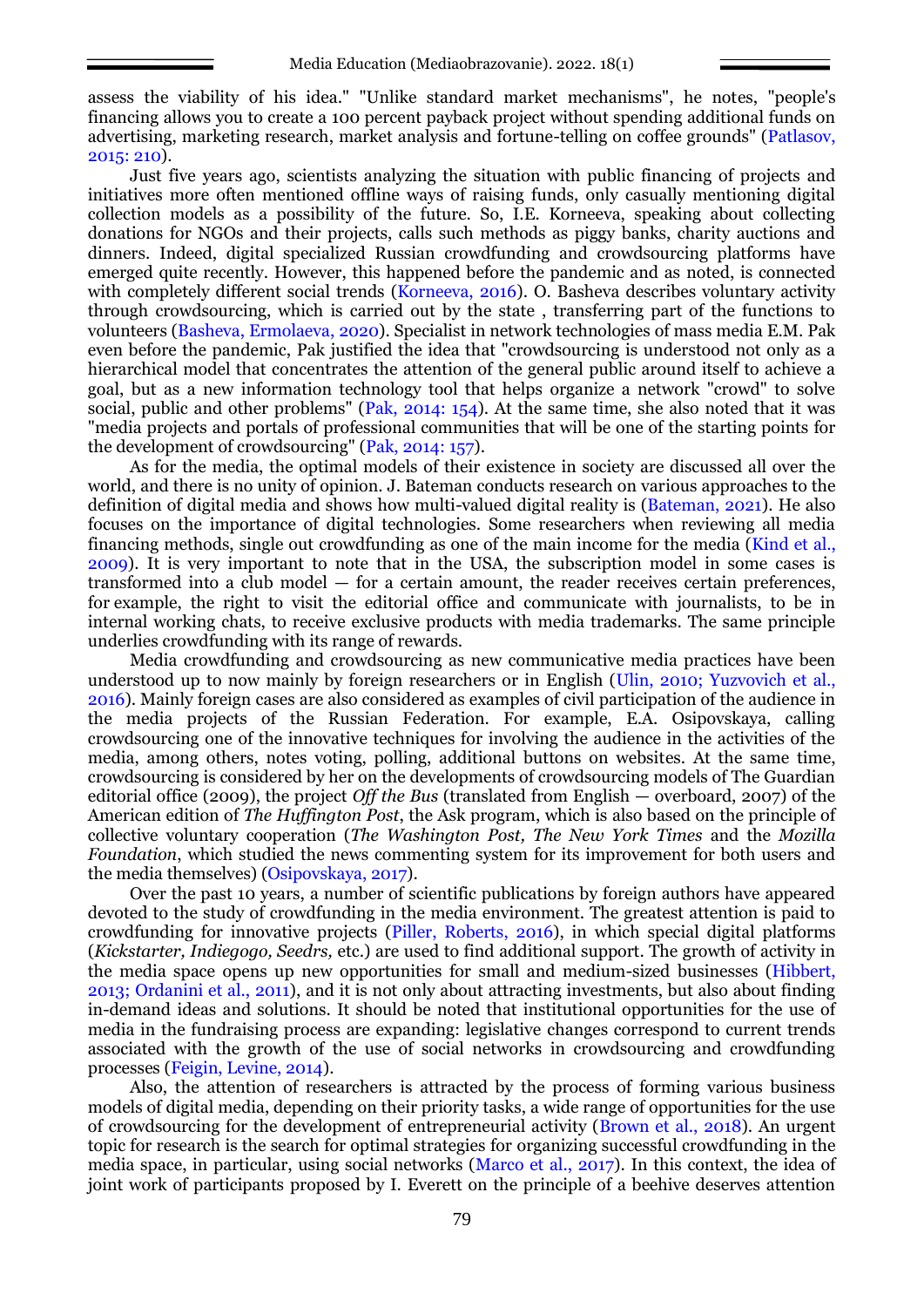(Everett, 2015). G. Clapperton notes that the "culture of social networks" also applies to social investments, and in this case co-financing of projects carries an important emotional component, which means involving participants in the activities of a caring, approved project or enterprise (Clapperton, 2012). In the new reality of the media industry, crowdfunding acts as a new model of project financing, which has significant potential for development (Szopa et al., 2017).

As for foreign authors, we note that social networks in current research are considered by them both as a source of capital and as a source of innovation for the development of projects of various directions (Boulianne, 2019; Muninger et al., 2019; Vuong, Wallace, 2011).

It is worth noting the works devoted to the study of digital technologies in the field of education and the use of media resources for educational purposes (Frania, 2021; Smyrnova-Trybulska, Zegzuła, 2021). Media education in this case is interpreted as the development of competencies for the use of technologies that ensure effective work with information in new conditions (for example, in a pandemic situation)

Russian journalism theorists associate the development of crowdfunding in Russia primarily with crisis phenomena in the economy (Teplyashina, 2016). Before the pandemic, crowdsourcing technologies were considered mainly as some additional elements of media interactivity, which included "ad sections, meme contests and witty statements, reposting blog entries of famous media personalities or random participants in events, posting videos from a mobile phone, polls, voting, etc."; at the same time, it was noted that crowdsourcing "most often has a fragmentary nature, indicating a lack of understanding of the essence of the phenomenon and its economic potential" (Vitvinchuk, 2016: 15).

As for interaction with target audiences in the new digital formats of Russian media, observations related to the addressee factor in the modern media situation are relevant for our research. It is civic journalism that is increasingly involving the audience in its activities today and increasing the importance of the audience factor in the implementation of the social function of the media (Kaminskaya, 2020). One of the effects of this involvement is the creation of a community around the media. In addition, the researchers note that the factor of "new media" and their remote work changes the approach to media education. So, K. Pantserev notes that "Special attention is paid to technologies which are based on artificial intelligence (AI). And the capabilities of such technologies are growing at unprecedented speed» (Pantserev, 2021: 507). His article deals with the need for new solutions to preserve the target audience of media and the development of new competencies by students in the global digital world. These works reflect the Russian view on the actual problem of the use of new digital technologies in education and the use of media resources to improve the efficiency of students' learning of educational programs (Bond, Bedenlier, 2019).

T. Vladimirova analyses systemic factors of optimization of the Russian media space in the process of intellectualization of society. The criteria of media personality as a set of information relations between the participants of this process, providing optimal intellectual interaction between economic, political, scientific, educational, artistic and other social realities, are investigated (Vladimirova et al., 2020). Today, a large number of studies are devoted to various activities in digital formats: sociologists and psychologists measure people's adaptability to remote interaction, explore their new competencies and social trajectories, the stress level of life in digital formats and its economic effect. At the same time, the pandemic has updated research on the willingness of Russians to help others with the help of digital technologies. So I.V. Mersiyanova and A.S. Bryukhno, based on the data of the All-Russian opinion poll, revealed a high level of readiness to register on a specialized website that allows developing volunteer initiatives (Bryukhno, Mersiyanova, 2020).

In the newest studies of the interaction of media with the audience and their ways of survival during a pandemic, such a resource as the medical community plays a huge role. For example, E.Y. Kolomiytseva, noting the strengthening of social forms of media financing during the pandemic, emphasizes: "users, consumers of information themselves decided who to provide financial support to: whether by subscription, donation, crowdfunding, etc., and did it the more willingly, for example, the more effective, in their opinion, a specific journalistic product was, the more effectively it changes something in the surrounding reality. There is a so-called social trust" (Kolomiytseva, 2021: 151). Social trust is possible if the media becomes a kind of social space. M.V. Livanova, using the example of small-town publications, shows the mechanism of the "club format of media activity" when "The editorial office assumes the function of the center of local social relations of the territory for building and maintaining a community (Livanova, 2020: 69).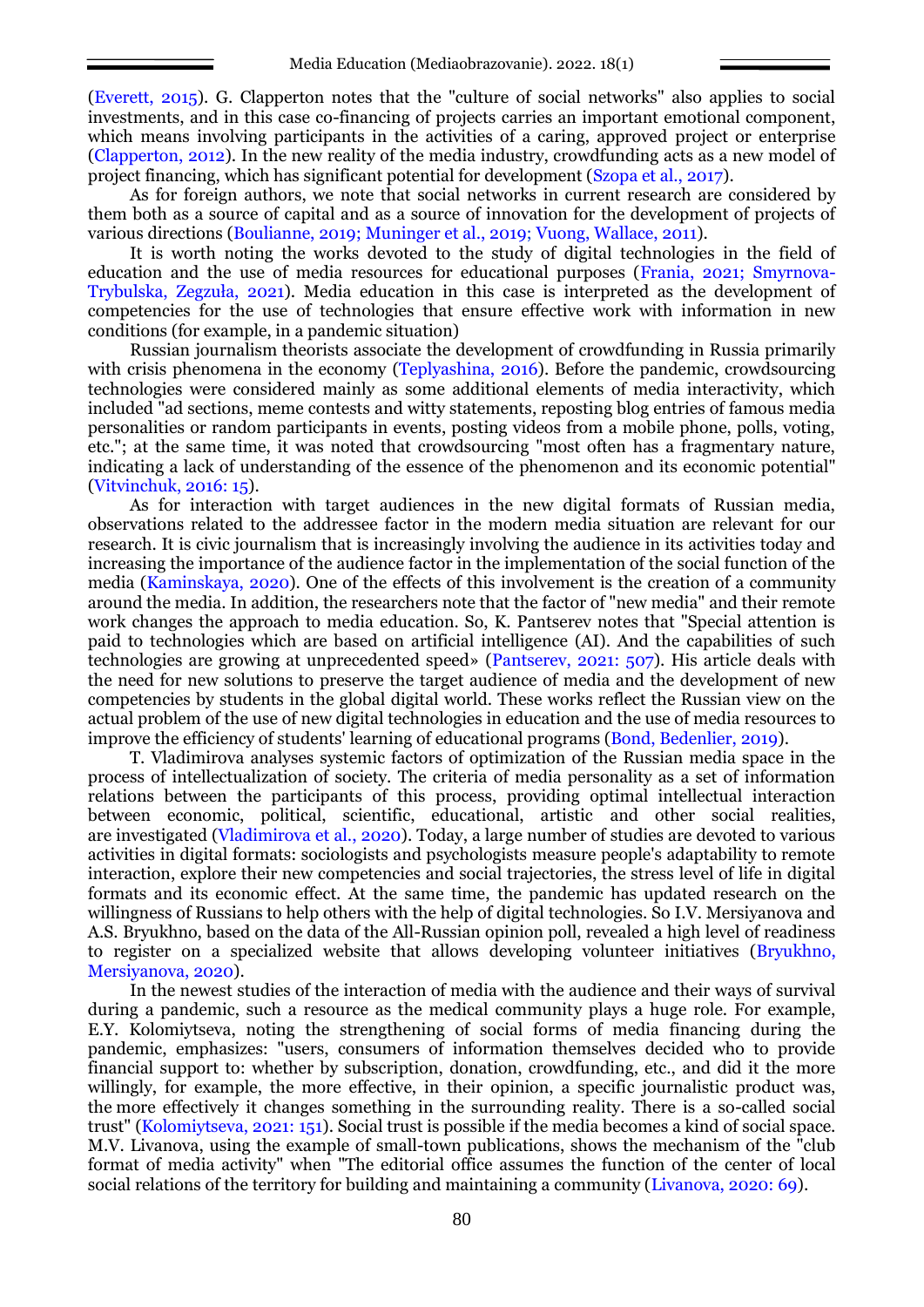Thus, the role of crowdfunding and crowdsourcing platforms has been noted from various points of view in modern media practice, and the need to include them in the process of media education is becoming more and more obvious.

# **4. Results**

The successful experience of initiative media projects is primarily associated with such digital platforms as the very first in Russia and the largest *Planeta.ru*, which has the project category "Literature and Journalism"; Boom Starter is the second largest Russian crowd platform attracting investment in creative projects. And finally, launched in 2020, the first specialized crowd platform for journalists and media, *The Power of the Word*.

Examples of successful crowdfunding cases on the new platform are the magazine *World of Fiction* collected (more than 8 million rubles, 2020) for the work of the editorial office and the issue of the magazine during 2021. As a reward, users could subscribe, forming a circulation of the publication for a year ahead.

In 2020, a team of journalists from the *TV2 News Agency* raised funds for an expedition to remote areas of the Tomsk region, where there were orphanages for children of exiles and repressed. As a result of the trip, a longrid was published and a documentary was released, which was watched by over 665 thousand people.

*The Power of the Word*, as the first and only specialized media crowdfunding platform in Russia, has directed its efforts to raise funds for four types of civic-oriented projects, namely:

- investigative journalism;

- journalistic landings in hard-to-reach and remote places for filming;

- media collaboration projects of several editorial offices to cover socially significant topics in the regions;

- support for journalists (mainly for court costs) who are out of work and in a difficult life situation.

This platform is still in its infancy, and according to its management, it is not ready to work with amounts of more than 100 thousand.

As for foreign crowdfunding platforms for Russian journalists, they are more extensive in terms of resource capabilities, but only one of the experts noted that he plans to carry out crowdfunding on foreign platforms as well. Among the foreign ones, the most famous are Patreon, Kickstarter, Indiegogo, however, it seems that it is more difficult for Russian media to act on them due to the lack of a starting target audience – readers and subscribers.

All the authors of media projects said that they had guessed to use crowdfunding in the last 2 years. First of all, experts emphasized the difference between crowdfunding and other ways of raising money and noted the social significance of the procedure itself:

- It is necessary to immediately make it feel that you do not put pressure on pity and do not stand with an outstretched hand, you are from another category;

- You give people the opportunity to touch socially significant goals;

- Crowdfunding platforms provide reliable processes for transferring money from hand to hand. Bypassing intermediaries, for example, in the person of the authorities;

- Crowdfunding involves testing an idea for social significance and, in fact, is a pre-order of the society.

Among the disadvantages were the need to pay interest to the platform and the inability to collect less than a certain amount (usually 50 % of the stated amount). With regard to the collected amounts, the general opinion is that 50 % of the collected funds or more is a success.

The authors associate their positive experience of crowdfunding with the following aspects of using platforms: a high-quality video message, a description of the project aimed at the target audience, a well-thought-out financial goal and collection period, as well as interesting rewards for transferring money.

The rewards, according to experts, should include material (subscription to a publication or a CD with a film), but no longer material (lunch with a team of journalists, "big Himalayan thank you" – in the case of a film about bears, online courses on media literacy and the like). Crowdfunding rewards are also called lots, in general they can be divided into 4 types: symbolic, electronic, material (the manuscript of the author's poem, a picture, etc.) and event:

- symbolic lot, this is the lot "just want to support";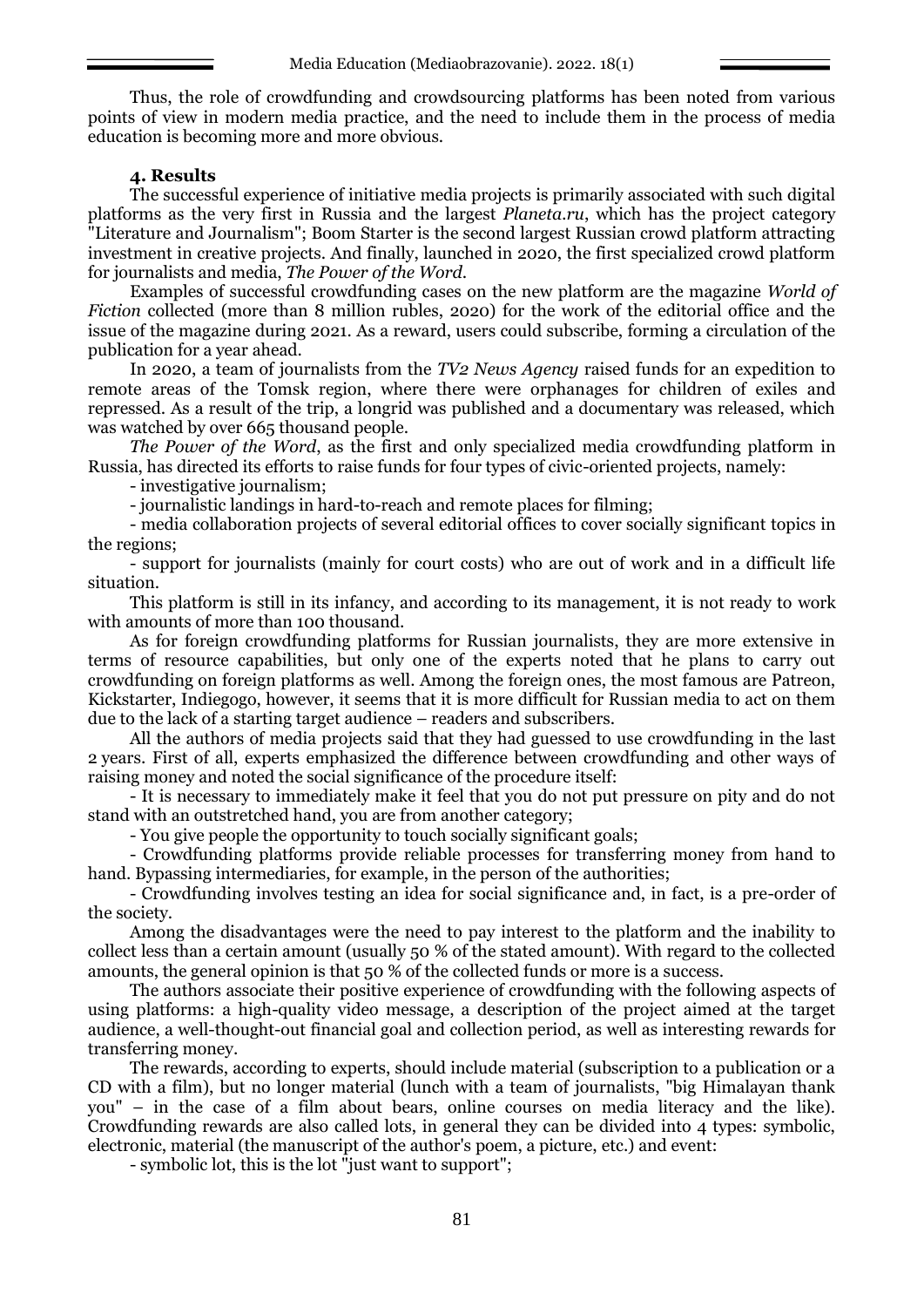As for the video message, the consensus of the experts was obvious: – A high-quality video doubles the chances of the project's success;

- a video with an appeal to the target audience expands the possibilities of promoting the project in social media and after its completion.

The timing of the video message was indicated to be optimal for no more than two minutes, the need for a clear definition of the target audience, good sound quality, a change of plans and the presence of sincerity and motivation for action in it was emphasized:

- It is necessary to indicate in two or three phrases for each item which project is being proposed, who is doing it (and why they can be trusted), what has already been done and what remains to be done, how much is missing: the amount and explanation and give step-by-step instructions on how to transfer money;

− In fact, we are opening an online store, in connection with this, certain vocabulary and marketing approaches are involved, journalists are not used to this; at the time of crowdfunding, we are less media than a store, we have to think about how to "sell" an idea, and most media have no such experience. And here the most useful thing is to find a volunteer with online sales experience, you can also read about online stores;

- A high-quality video approximately doubles the project's chances of success. In addition, it expands the possibility of promoting the project after its implementation.

The effectiveness of using the first persons of the project team and opinion leaders in the video was emphasized:

− You can ask the whole team of your important connections – someone can turn to a famous rapper, and someone – to a well-known media, from this you need to make a mix, often strange;

- Quotes from the video can then be used in the texts of press releases and posts in social networks.

The experience of media crowdfunding has shown the special importance of promoting fundraising: the need to promote the project on social networks and other digital platforms during crowdfunding was noted by all speakers, Among the information guides for promotion are:

- the very fact of crowdfunding;

- individual lots of it (each lot is an information guide of a press release, as an "event for itself");

- a weekly report in the form of news about the progress of fundraising for the project and constant gratitude to the enumerators (and with a request to disseminate information about the project.

News about the project is automatically sent to the mail of people who have already supported the project. In fact, the author forms a community of people around his project, it is not by chance that experts suggest calling this process community funding (Levitskaya, Fedorov, 2019). One of the most significant points of fundraising is the remuneration of its participants.

Communication with experts allowed us to identify the following types of audiences for media crowdfunding:

- Inner circle, people loyal to the author of the project;

- Loyal, but not personally familiar to the author of the project;

- Completely unfamiliar.

The latter, in addition to the opportunity to get involved as a participant in the implementation of a socially significant idea, can be motivated by a "personal story". So, Y. Korneva, who shot a documentary about the place where the children of the repressed lived during the Stalinist repressions (the film *Narym's Children*), said that with the help of digital platforms it is possible not only to raise funds for filming. Journalists find guides, expedition participants, things necessary for the expedition and even find the main character of the film (for example, a film about exiles in Narym was actively supported by people whose parents were exiled to the territory of the alleged filming). At the same time, as for even symbolic rewards (for example, in the form of credits after the film), often with the support of such socially significant and educational projects, sponsors refuse them and wish to remain unknown. However, the mention in the credits (for example, *YouTube* allows you to make titles of any scale) is important for some, because belonging to the project is one of the ways to publicly declare your civic position.

As experts noted, it is important to indicate the social significance of the project and why it will definitely succeed in the appeal on the platform: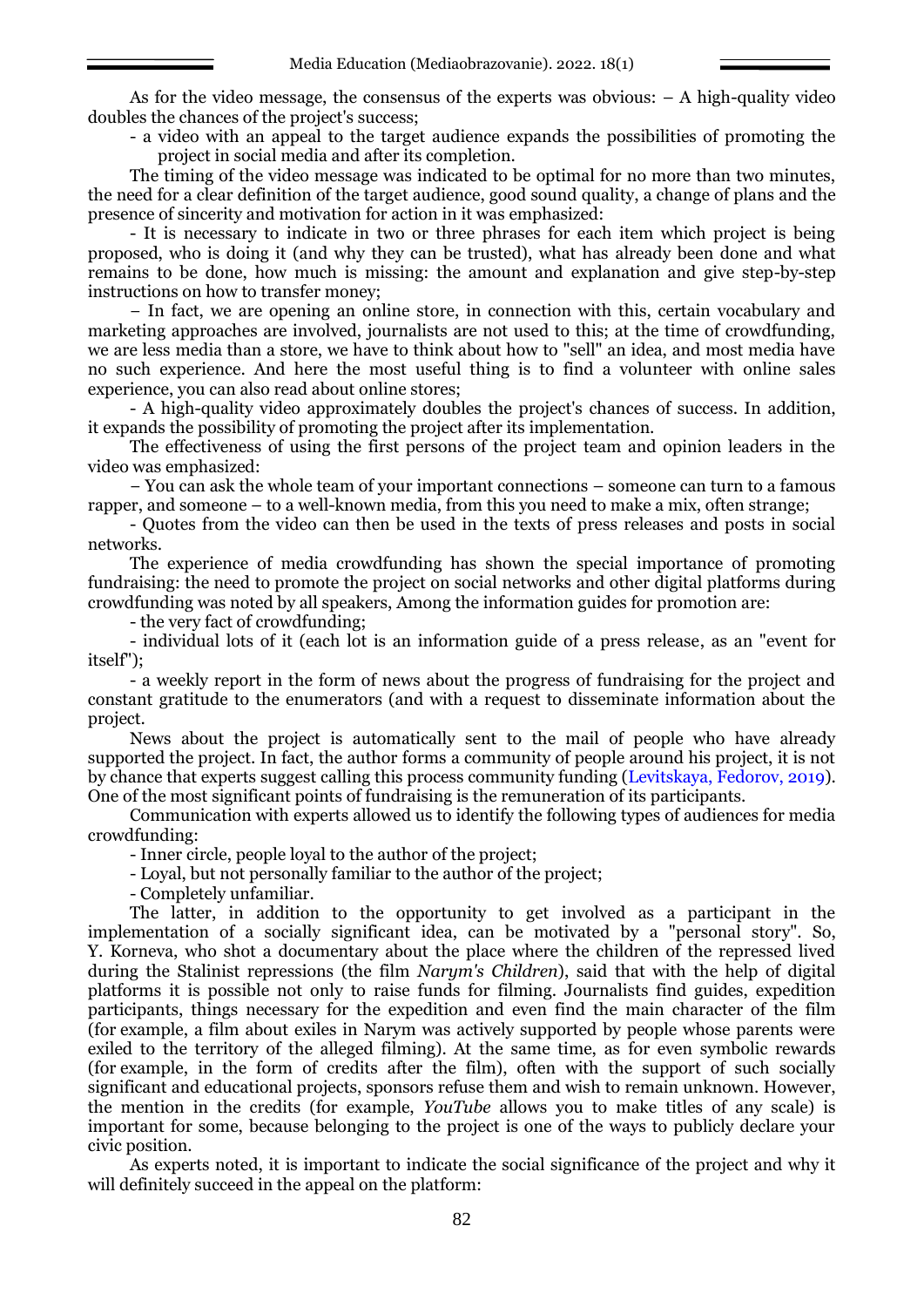- People like to be participants in something outstanding.

There are also subtleties regarding fundraising:

- it is better to collect not the entire amount, but for specific aspects of the project (for example, for camera traps and an expedition for the film operator);

- the main thing is to "get away from zero" on the site, you can even ask your friends to transfer the minimum amount, strangers, as a rule, do not want to be the first.

Interestingly, what Planeta.ru Recently, it has been expanding opportunities specifically for media projects, increasing their own production support and opening new thematic categories. During the pandemic, the platform for the first time opened not only project fundraising, but also allowed the media to raise funds for their current needs. The recently appeared category "Ecology" is another niche for a media video course about nature, animals and the corners of the planet untouched by civilization.

In general, the practice of media crowdfunding over the past two years has been successful. This is evidenced by the statistics for 2020, courtesy of the owners Planeta.ru to the authors of the article: fees in the category "Literature and Journalism") 43.7 million (from January 1 to December 20, 2020), 136 out of 437 projects are successful (30 %). The share of successful media projects from the total number of projects launched on the platform is 27.5 % (first place).

The fact that this practice will scale is evidenced by the fact that in the fall of 2021, the Alliance of Independent Regional Publishers (ANRI) opens a full-time crowdfunding school for journalists.

The success of crowdfunding for media projects in Russia is explained, in our opinion, by several reasons, in particular, a decrease in the number of media independent of the authorities and an increase in its audience. Analysts also note that "Media projects have both advantages and disadvantages when creating a page. The advantages are that the crowd project looks very similar to the material on the Internet resource ... It may be much easier for a person from the media to come up with a bright, engaging initiative title than for someone else: after all, this is his professional skill" (Kudinov, 2021). Perhaps it is precisely with the ability to "submit" a project and organize its informational promotion that the success of media projects is connected.

The most famous crowdsourcing platform today is the American development *Help a Reporter Out* (HARO), created in 2008 and serving today, according to the owners, more than 100 thousand subscribers, including 30 thousand media representatives.

There is an analog of such a platform in Russia named *Pressfeed*, developed by journalist K. Bocharsky, editor of the *Prospects* section of the *Secret of the Firm* magazine of the *Kommersant* Publishing House, who admitted in an interview that the launch of the American platform "blew up the journalism and PR industry" and prompted him to take action: "It was only in 2014 that I returned to the project again. In July, he began development, and in December he already launched it. After the sale of the *Secret of the Firm* to Rambler he said: "I no longer started looking for a job as a journalist and devoted myself entirely to *Pressfeed.* The journalist completed programming courses and in 2016 "rolled out the project to the market."

Today the Service *Pressfeed.ru* helps media, newsmakers and experts to find each other. With its help, journalists collect expert opinions of various specialists in order to refer to them in their publications. There, editors are also looking for authors who are ready to write full-fledged columns and speakers for TV and radio appearances. Although the service positions itself primarily as a PR opportunity, it provides an opportunity to express an independent, sometimes non-trivial opinion, its civic position and voice this position through leading media. Both sides benefit from such cooperation. The media receives exclusive content and insights. Newsmaker — wide coverage of the target audience and the opportunity to express their expert and civic position.

The experiment of working on the research site showed the effectiveness of the platfoma. Every working day at 10:00 and 15:00 (depending on the time stated during registration), the service sends to the experts a selection of journalists' requests, while not allowing them to communicate directly with the journalist, thereby protecting him from spam, intrusive and unsolicited communication.

The service also provides a number of additional amenities, for example, automatic termination of receiving responses after the deadline specified by the author. This cuts off the "long tail" of latecomers, which also makes the mailbox cleaner and eliminates low-value communication.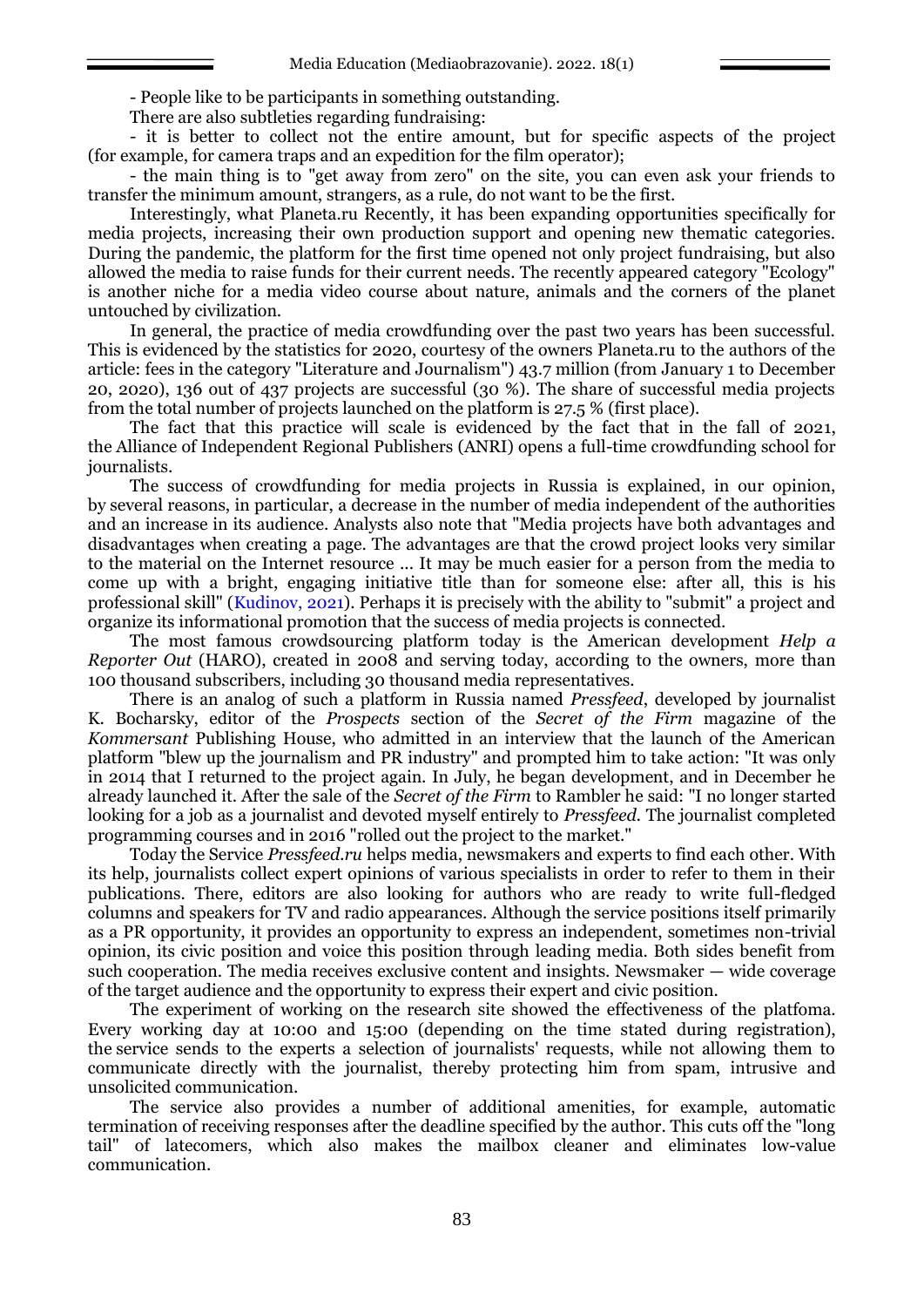An important function is robotically informing authors about the acceptance or rejection of their expert comments and adding links to publications on the service. An interactive notification is also sent to the mail about these actions.

The reporter and the source on the site have their own personal accounts. Request and response feeds are displayed there, statuses and additional information are visible. Reporters sort responses to "accepted" and "rejected", these statuses are visible to the source, which also makes the work more visual and transparent. In addition, sources see on the "main panel" the number of accepted responses for each relevant request and, assessing the "competition", they can decide whether they should offer their comment or not. It is clear that a comment is the work, often of several people, very busy. And no one wants to do this work in vain.

One of the biggest difficulties in the current work of a journalist is to get a reasoned independent opinion often on sudden problems of society from an expert, and the technical process of editorial offices requires doing this as quickly as possible. As our research has shown, the subject of requests depends on the political and economic conjuncture, as well as on a kind of media model. So, during our experiment, several editorial offices in one week requested comments on the topic of using feminitives in speech such as "blogger", "editor", and one of the authors of the article managed to publish two different comments in two leading media resources.

Every week, journalists make a lot of inquiries on topics such as retail, real estate, construction, finance, auto, transport and logistics, law, IT and telecom, personnel and management, which corresponds to the most powerful industry and thematic areas in the Russian media. In fact, the flow of requests is a reflection of which topics are most actively covered by the media.

Responding to a request about the statistics of the authors of the article, the platform reported the following: "We have about 100 thousand users, we are growing one and a half times a year. The service is used by more than half of media resources in the Russian Federation. We publish 60-70 new requests per day, their number reaches 1500 per month. Journalists, on average, accept 4 out of 10 comments sent. It is enough for an expert to log on to the platform a couple of times a week and respond to 2-3 requests in order to get mentions in 100+ publications within a year". Regarding the professions that journalists most often involve in cooperation, the following data is provided: "For the period from October 2020 to April 2021, journalists searched 2164 times for financiers who could comment on current market events registered on the service. They consulted top managers 1777 times. The opinion of doctors was interested in the media 1434 times.

In addition, the top 10 most media professions included lawyers (1370 requests), real estate specialists (1266 requests), retail (1004 requests), IT (1001 requests), marketers (938 requests), psychologists (811 requests) and political scientists (790 requests)."

The platform formulates its mission as follows: "to rid the market of ineffective PR communication by making the requests of editorial offices clear and open for companies. Protect journalists from PR spam and give them the opportunity to receive invoices and comments for their notes on request and on time."

The author of the study, having registered on the website, received a good result of the demand for comments from journalists (the results are 78 % responses for 6 months of 2021). As for using the platform directly as a training platform, it is possible in two ways: students perform "tasks" for the media in the "Freelance" tab, in which you can find tasks from writing a press release and editing articles for corporate publications or public publications to collecting information on topics of interest to users.

As for regional media, media education at the level of training of regional editorial offices increases their presence on the platform and opens up new opportunities for finding federal experts and creators of high-quality content by volunteers. After the seminar held in Veliky Novgorod, among the registered users were *Your News, Novgorod Portal, Steamship Online, Newsroom* and *TT Finance* (all represent the media of the region). At the moment, the portal is mainly used by federal media or media of cities with millions of people and their regional versions.

Thus, content crowdsourcing, carried out through a digital platform, is a new effective tool for experts, media and media education trainers.

#### **5. Conclusion**

The creation and support of independent media projects became possible in Russia through the active development of special digital platforms and are associated with an increase in the status of the audience in the media sphere. Crowdsourcing and crowdfunding is an actual media practice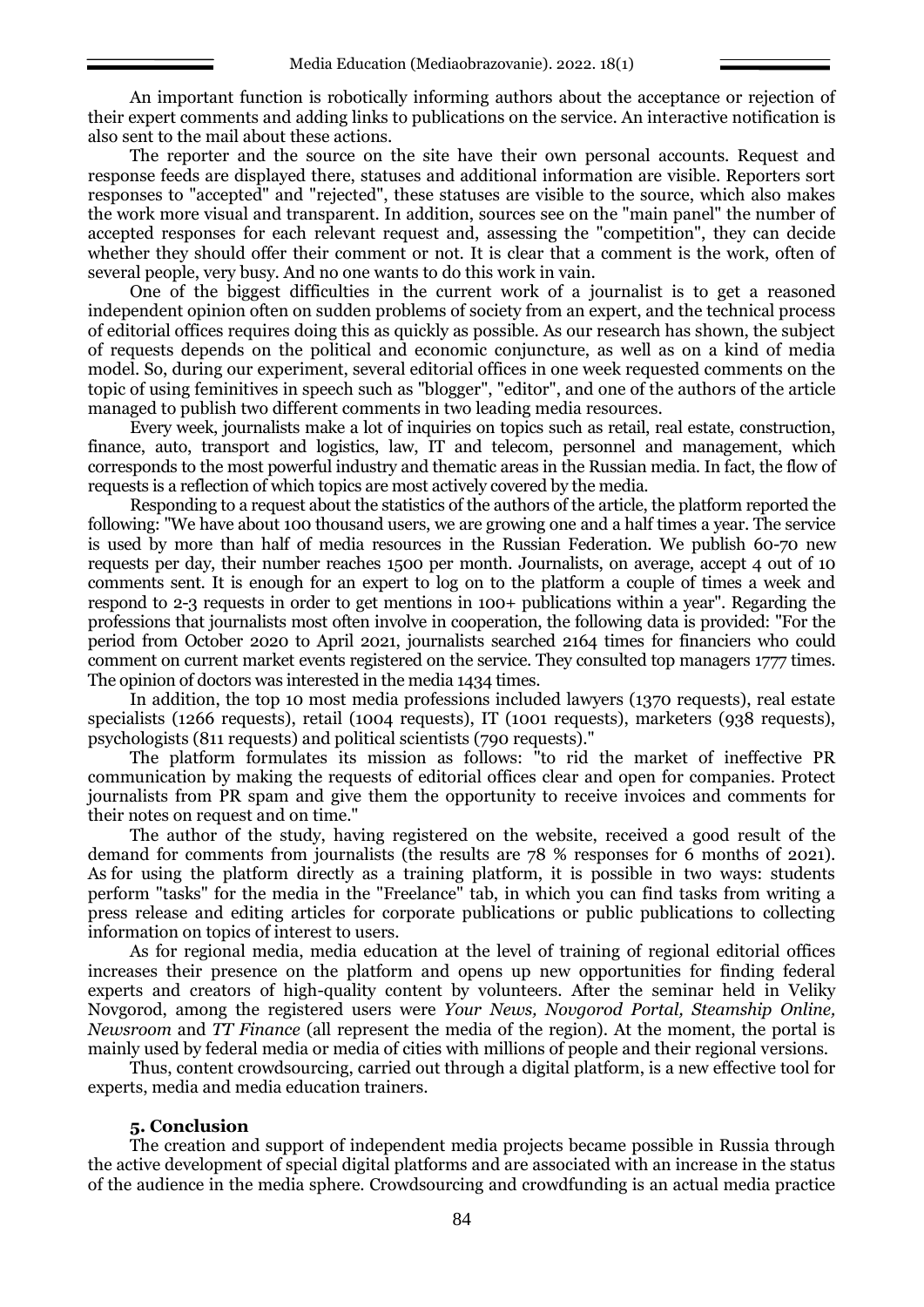of our time, actively involving an increasing number of digital natives. Digital platforms of this kind are an undoubted resource of media education both in terms of training for students and in the training of active journalists. Of course, the digital platforms studied by the authors are also not pure benefactors – they are intermediaries connecting the audience and the expert community with journalists, having their own financial interest. However, financial and textual activity of media addressees is a serious resource for supporting independent media and those aimed at a narrow target audience and its specific interests.

In this case, the media offers the audience that supports it some preferences and status names, not least related to the implementation of the civic mission of the press.

It is necessary to encourage the involvement of students in digital media platforms: whether it is their attempt to raise funds for their own startup or content participation in existing media, involvement in media projects as an investigation volunteer, a guide to a remote area for film crews, and so on.

The creation of high-quality content while minimizing costs due to the "wisdom of the crowd" and the potential of its civic activism are changing the system of relations in society that lie on the "power- audience-media" axis. The conviction of the authors of the article that media crowdfunding and media outsourcing are a prospect for civil activism in Russia is also confirmed by the crowdsourcing efforts of the authorities (in particular, the ASI initiatives).

A possible research perspective of the topic should include the study of the audience involved in financial and expert support of the media, as well as monitoring the social and economic effects of digital crowdsourcing and crowdfunding platforms in Russia.

## **6. Acknowledgments**

The article was prepared based on the results of research carried out at the expense of budget funds for the state assignment of the Financial University under the Government of the Russian Federation.

## **References**

Basheva, Ermolaeva, 2020 – *Basheva, O.A., Ermolaeva, P.O.* (2020). Tsifrovizatsiya deyatel'nosti rossiiskikh volonterov v chrezvychainykh situatsiyakh: vliyanie pandemii ili samostoyatel'nyi trend razvitiya? [Digitalization of the Russian emergency volunteers' activities: a pandemic impact or an independent development trend?]. *Monitoring obshchestvennogo mneniya: ekonomicheskie i sotsial'nye peremeny*. 6: 376-402. DOI: https://doi.org/10.14515/ monitoring.2020.6.1746. [in Russian]

Bateman, 2021 – *Bateman, J.A.* (2021). What are digital media? Discourse, Context & Media. 41(2): 100502. DOI: 10.1016/j.dcm.2021.100502

Bond, Bedenlier, 2019 – *Bond, M., Bedenlier, S.* (2019). Facilitating student engagement through educational technology: Towards a conceptual framework. *Journal of Interactive Media in Education*. 1: 1-14. DOI: 10.5334/jime.528.

Boulianne, 2019 – *Boulianne, S.* (2019). Revolution in the making? Social media effects across the globe. *Information, Communication & Society.* 22(1): 39-54. DOI: 10.1080/1369118X.2017.1353641

Briukhno, Mersianova, 2020 – *Briukhno, A.S. Mersianova, I.V.* (2020). Tsifrovye volonterskie platformy: gotovnost' rossiyan i potentsial primeneniya [Digital volunteer platforms: Russians' readiness and application potential]. *Monitoring obshchestvennogo mneniya: ekonomicheskie i sotsial'nye peremeny.* 6: 357-375. DOI: https://doi.org/10.14515/monitoring. 2020.6.1732 [in Russian]

Brown et al., 2018 – *Brown, R., Mawson, S., Rowe, A., Mason, C.* (2018). Working the crowd: Improvisational entrepreneurship and equity crowdfunding in nascent entrepreneurial ventures. *International Small Business Journal: Researching Entrepreneurship*. 36(2): 169-193. DOI: 10.1177/0266242617729743

Clapperton, 2012 – *Clapperton, G.* (2012). Why successful crowdfunding requires a social-media mind-set. [Electronic resource] URL: http://blogs.hbr.org/2012/12/why-successful-crowdfunding-re/

Everett, 2015 – *Everett, I.* (2015). How to run a successful crowd funding campaign. *Bee Culture*. 143(8): 37-38.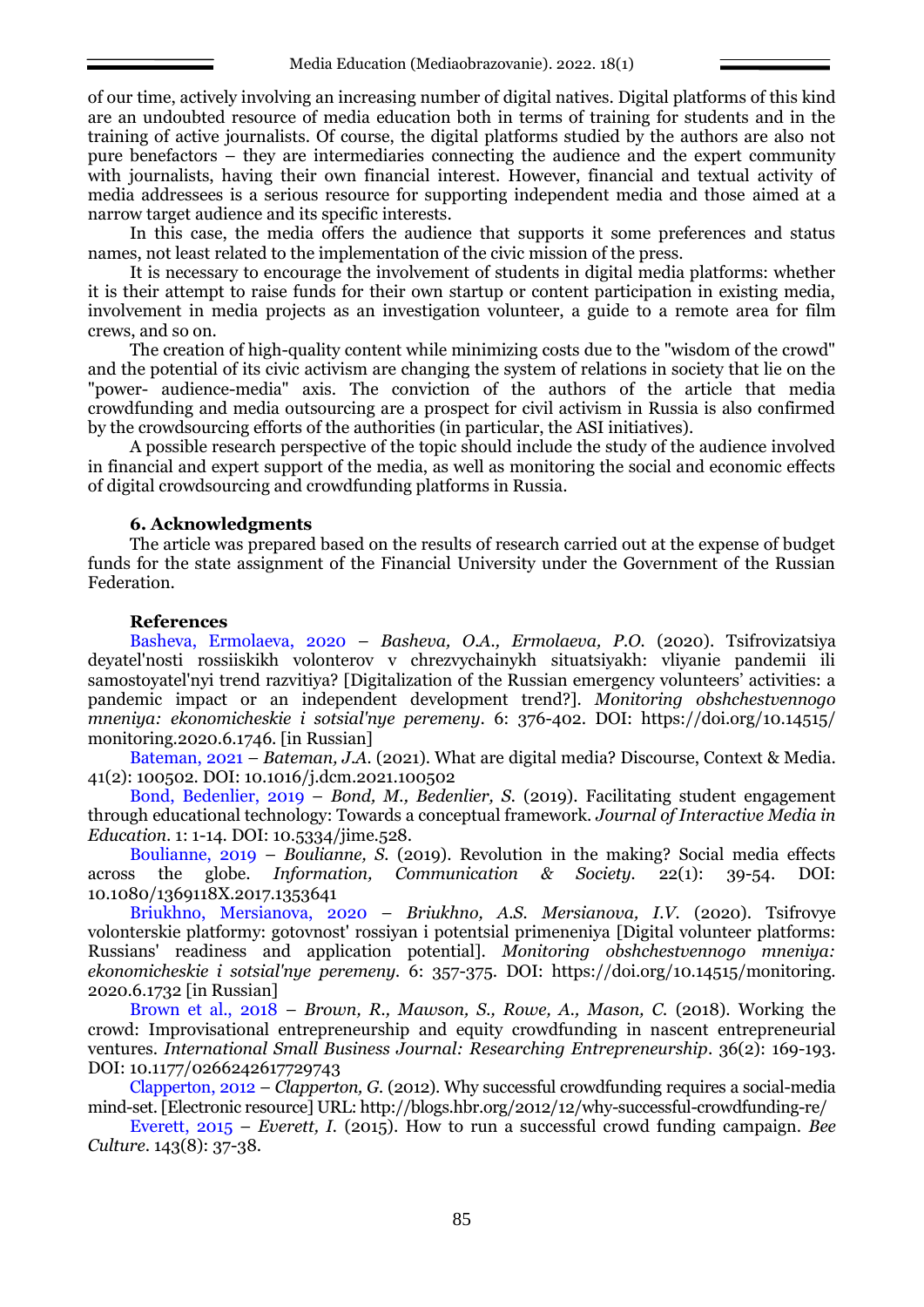Frania, 2021 – *Frania, M.* (2021). Educational e-escape room as an educational method of media literacy training for future teachers during the COVID-19 pandemic. *Media Education (Mediaobrazovanie)*. 17(3): 452-459. DOI: 10.13187/me.2021.3.452

Hibbert, 2013 – *Hibbert, L.* (2013). Crowd pullers. *Professional Engineering.* 26(12): 30-33.

Kaminskaya, 2020 – *Kaminskaya, T.L.* (2020). Faktor adresata v sovremennoi mediinoi situatsii [The addressee factor in the modern media situation]. *Vestnik Voronezhskogo gosudarstvennogo universiteta. Seriya: Filologiya. Zhurnalistika.* 2: 109-111. [in Russian]

Kind et al., 2009 – *Kind, H., Nilssen, T., Sørgard, L.* (2009). Business models for media firms: does competition matter for how they raise revenue? *Marketing Science*. 28. 10.1287/mksc.1090.051 [Electronic resource]: URL: https://www.researchgate.net/publication/ 45138115\_Business\_Models\_for\_Media\_Firms\_Does\_Competition\_Matter\_for\_How\_They\_Rais e\_Revenue

Kolomiytseva, 2021 – *Kolomiytseva, E.Y.* (2021).] Novye media v pandemiyu: puti transformatsii [New media in a pandemic: ways of transformation]. *Vestnik Volzhskogo universiteta im. V.N. Tatishcheva*. 1(34): 144-152. [in Russian]

Korneeva, 2016 – *Korneeva, I.E.* (2016). Fandraizing v rossiiskikh nekommercheskikh organizatsiyakh: rezul'taty empiricheskogo issledovaniya [Fundraising in Russian non-profit organizations: results of an empirical study]. *Monitoring obshchestvennogo mneniya: ekonomicheskie i sotsial'nye peremeny.* 4: 48-66. DOI: 10.14515/monitoring.2016.4.04. [in Russian]

Kudinov, 2021 – *Kudinov, I.* (2021). Kraudfanding: sposob vyzhit' i shans preuspet' [Crowdfunding: a way to survive and a chance to succeed]. [Electronic resource] URL: <https://jrnlst.ru/crowdfunding> [in Russian]

Levine, Feigin, 2014 – *Levine, M.L., Feigin, P.A.* (2014). Crowdfunding Provisions under the New Rule. *CPA Journal*. 84(6): 46-51.

Levitskaya, Fedorov, 2019 – *Levitskaya, A*., *Fedorov, A.* (2019). Synthetic media education model used in Commonwealth of Independent States (CIS). *Media Education (Mediaobrazovanie)*. 59(1): 30-36.

Livanova, 2020 – *Livanova, M.V.* (2020). Ne tol'ko zhurnalistika: lokal'naya gazeta kak sotsial'noe prostranstvo [Not only journalism: a local newspaper as a social space]. *Vek informatsii*. 8(1): 69-76. [in Russian]

Marco et al., 2017 – *Marco, S.D., Robles, J.M., Antino, M.* (2017). Reasons to participate: The role of political attitudes in digital activism. *International Review of Social Psychology*. 30: 131-140.

Muninger et al., 2019 – *Muniger, M., Hammedi, W., Mahr, D.* (2019). The value of social media for innovation: A capability perspective. *Journal of Business Research*. DOI: 95. DOI: 10.1016/j.jbusres.2018.10.012.

Omelchenko, Teplyashina, 2016 – *Omelchenko, K.I., Teplyashina, A.N.,* (2016). Sposoby vyzhivaniya rossiiskikh SMI i mediakholdingov v usloviyakh krizisa [Ways of survival of Russian mass media and media holdings in a crisis]. *Kommunikatsii. Media. Dizain*. 1(4): 54-69. [in Russian]

Ordanini et al., 2011 – *Ordanini, A., Miceli, L., Pizzetti, M., Parasuraman, A.* (2011). Crowdfunding: transforming customers into investors through innovative service platforms. *Journal of Service Management*. 22(4): 443-470.

Osipovskaya, 2017 – *Osipovskaya, E.A.* (2017). Innovatsionnye tekhniki vovlecheniya auditorii SMI: zarubezhnyi opyt [Innovative techniques for involving the media audience: foreign experience]. *Vestnik RUDN. Literaturovedenie i zhurnalistika.* 22(4): 687-695. DOI: 10.22363/2312-9220-2017-22-4-687-695 [in Russian]

Pak, 2014 – *Pak, E.M.* (2014). Kraudsorsing kak sovremennaya model' obmena i upravleniya informatsiei v setevykh SMI [Crowdsourcing as a modern model of information exchange and management in online media]. *Upravlencheskoe konsul'tirovanie*. 2(62): 153-158. [in Russian]

Pantserev, 2021 – *Pantserev K.* (2021). Media education in the age of ai and smart media. *Media Education (Mediaobrazovanie)*. 17(3): 507-514. DOI: 10.13187/me.2021.3.507

Patlasov, 2015 – *Patlasov, O.Yu.* (2015). Kraudfanding: vidy, mekhanizm funktsionirovaniya, perspektivy narodnogo finansirovaniya v Rossii [Crowdfunding: types, mechanism of functioning, prospects of public financing in Russia]. *Nauka o cheloveke: gumanitarnye issledovaniya*. 2: 209-219. [in Russian]